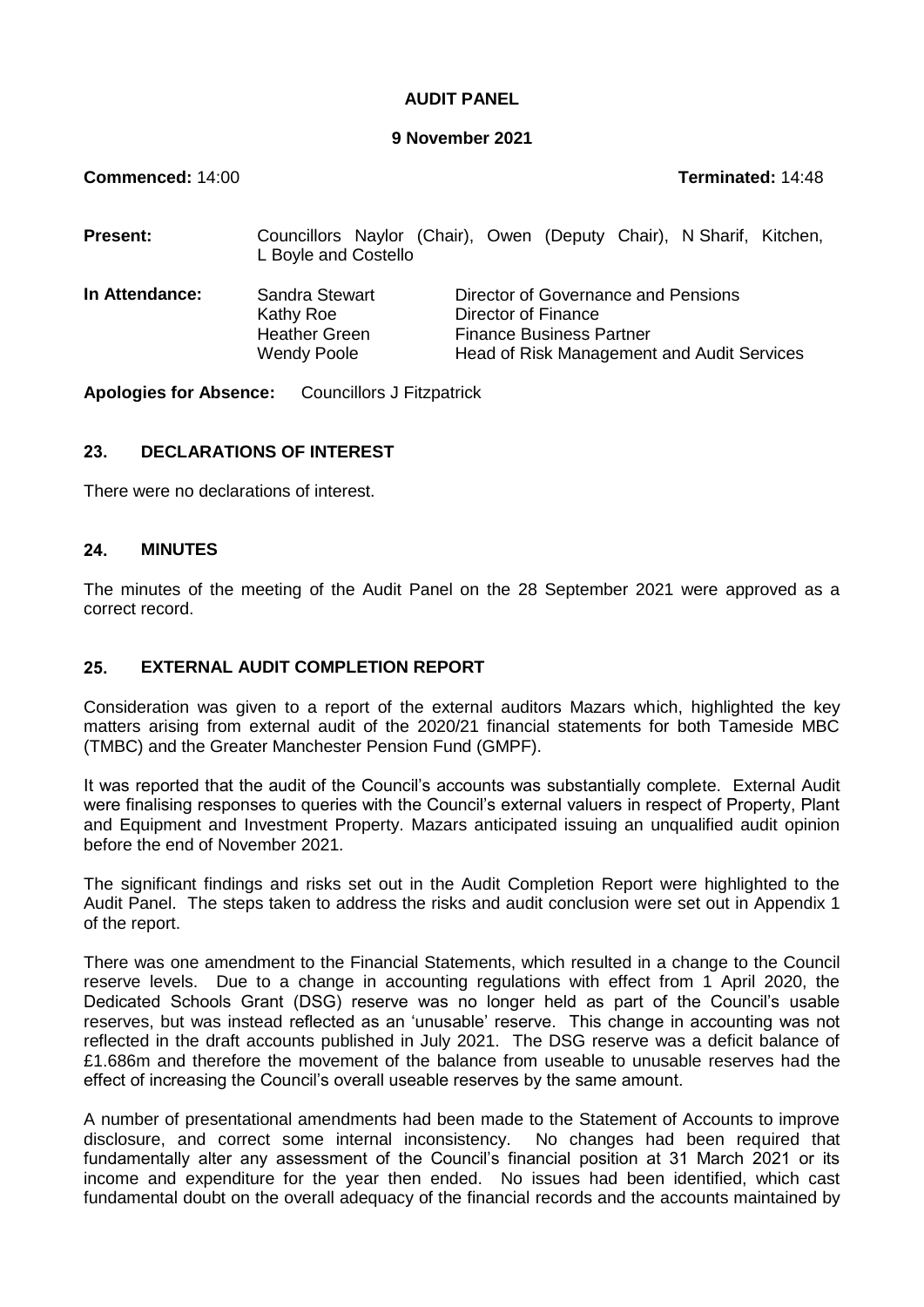the Council. The presentational adjustments recommended by external audit have also helped to improve the overall quality of the accounts and have not impacted on the financial position reported.

It was explained that in previous years, the Value for Money Conclusion had been issued at the same time as the audit opinion on the financial statements. As set out in section 7 of the TMBC Audit Completion report, this external auditor's commentary on arrangements to secure value for money would be provided in the Auditor's Annual Report, which was due to be issued within three months of issuing the audit opinion on the accounts.

It was reported that the audit of the Greater Manchester Pension Fund accounts was substantially complete. Mazars anticipated issuing an unqualified audit opinion before the end of November 2021.

The significant findings and risks set out in the GMPF Audit Completion report were highlighted to the Audit Panel. The steps taken to address the risks and the audit conclusion was detailed in Appendix 2.

There were two amendments to the financial statements which impacted on the Net Assets Statement and Fund Account as set out in section 6 of the Audit Completion report. The overall impact of these two amendments was to increase the Net Assets of the Greater Manchester Pension Fund by £3.823m. A small number of other presentational amendments had been agreed, which improved the overall quality and presentation of the financial statements.

# **RESOLVED**

#### **That the Audit Panel:**

- **(i) Approve the adjustments and presentational changes to the accounts, as detailed in in the Audit Completion Reports (Appendix 1 – TMBC, Appendix 2 – GMPF );**
- **(ii) Confirm that the Council has complied with all matters set out in the Letters of Representation (Appendix A to the Audit Completion reports) which will be signed by the Director of Finance and Chair of Audit Panel once External Audit have concluded their work on the Council's Property, Plant and Equipment.**

# **26. AUDITED STATEMENT OF ACCOUNTS**

Consideration was given to a report of the Executive Member for Finance and Economic Growth / Director of Finance. The report presented the Statement of Accounts for Tameside MBC and the Greater Manchester Pension Fund for the year ended 31 March 2021.

The Statement of Accounts 2020/21 provided full details of the Council's financial position at 31 March 2021 and its income and expenditure for the year there ended. The accounts were prepared in accordance with the CIPFA Code of Practice for Local Authority Accounting, which was based on International Financial Reporting Standards. The full financial statements, including the statements for the Greater Manchester Pension Fund, were attached at Appendix 1.

The report sought approval for the Statement of Accounts, which included the amendments agreed with external audit. The external audit of the Statement of Accounts was substantially complete but subject to final review and completion procedures by External Audit. There were queries outstanding with the Council's external valuers which meant that External Audit were not yet able to conclude their work on Property, Plant and Equipment (PPE).

The Audit Panel was also asked to approve delegated authority to the Director of Finance to make any further disclosure amendments recommended by External Audit as part of the conclusion of their audit. In the unlikely event of any substantive amendments to the primary statements, these would be discussed with the Chair of Audit Panel prior to the signing and publication of the final audited Statement of Accounts.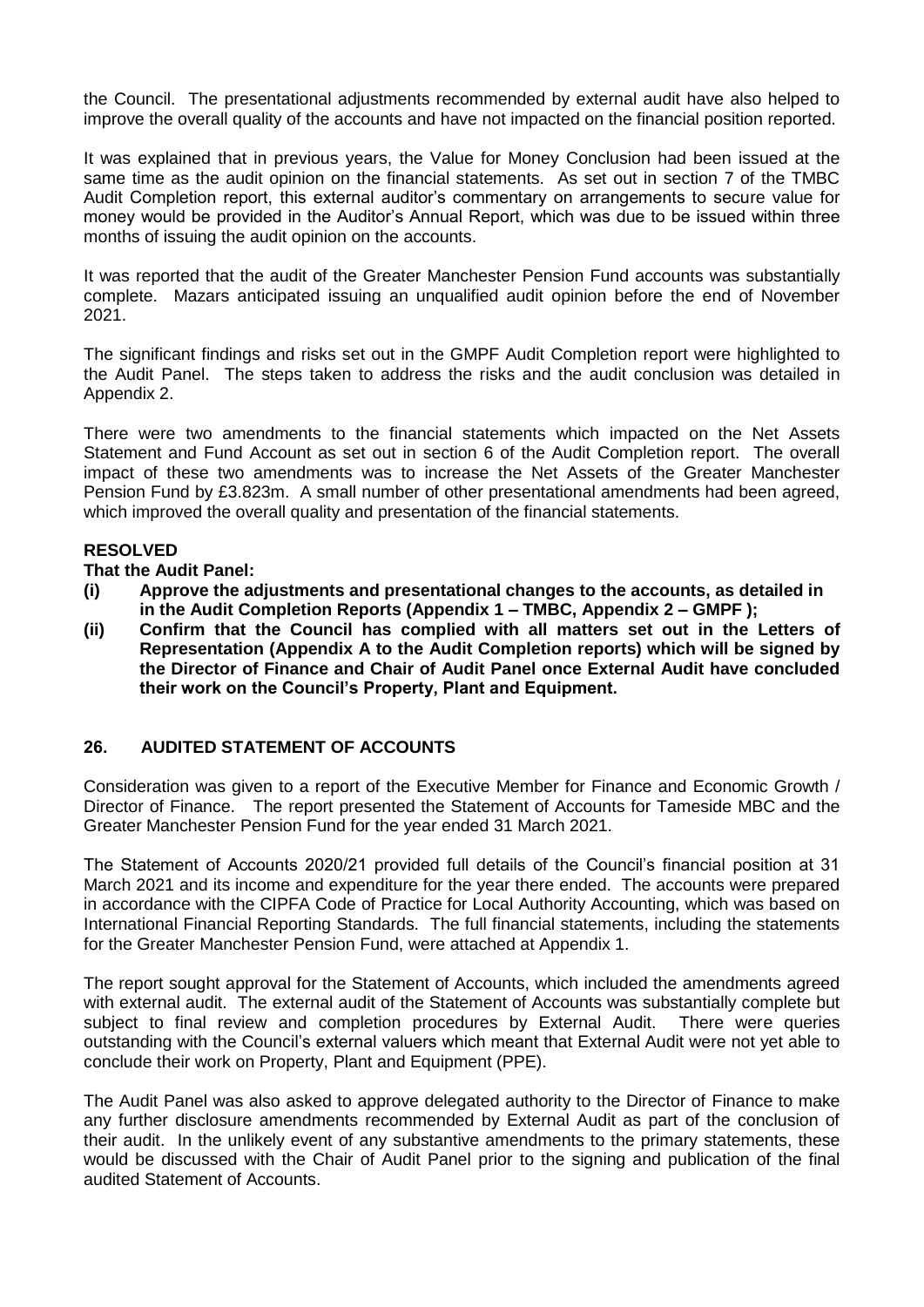#### **RESOLVED**

**That the Audit Panel:**

- **(i) Note the findings of external audit reported in the previous agenda Item and summarised in section 3 below;**
- **(ii) Approve the Statement of Accounts for 2020/21, subject to the conclusion of the external audit; and**
- **(iii) Approve delegated authority to the Director of Finance to agree any further amendments to the financial statements arising from the conclusion of the external audit work on PPE. In the unlikely event of any substantive amendments to the primary statements, these will be discussed with the Chair of Audit Panel prior to the signing and publication of the final audited Statement of Accounts.**

#### **27. ANNUAL GOVERNANCE STATEMENT 2020/21**

Consideration was given to a report of the Director of Finance / Head of Risk Management and Audit Services. The report sought approval for the Annual Governance Statement attached to the report at Appendix 1.

The preparation and publication of an Annual Governance Statement was necessary to meet the requirements set out in Regulation 6 of the Accounts and Audit Regulations 2015 (as amended). It required authorities to "conduct a review at least once in a year of the effectiveness of its system of internal control" and "following the review, the body must approve an annual governance statement prepared in accordance with proper practices in relation to internal control".

The Annual Governance Statement covered both Tameside MBC and the Greater Manchester Pension Fund. The Draft Annual Governance Statement 2020/21 was presented to the Single Leadership Team for challenge and comment on 13 July 2021 and then presented to the Audit Panel on 27 July 2021. Consultation with members was conducted via email over the summer and the deadline for responses was 3 September 2021.

The Draft Annual Governance Statement together with the Draft Statement of Accounts was published on the Council's website on 30 July 2021. External Audit (Mazars) had reviewed the Annual Governance Statement 2020/21 as part of their audit. All comments received to date had been incorporated into the version which was attached at Appendix 1 for approval.

It was stated that a progress update had been added to the Improvement Plan at Section 5 of the Annual Governance Statement to provide members of the Audit Panel with the position as at October 2021.

#### **RESOLVED**

**That the Annual Governance Statement for 2020/21 at Appendix 1 be approved ahead of it being signed by the Executive Leader and the Chief Executive.**

#### **28. TREASURY MANAGEMENT**

Consideration was given to a report of the Executive Member for Finance and Economic Growth / Assistant Director of Finance. This report provided a mid-year review of the Council's Treasury Management activities for 2021/22, including the borrowing strategy and the investment strategy.

The Financial Business Partner reported that the Prudential Indicators show the current position against the Prudential Indicator limits initially set as part of the 2021/22 Budget Report. The indicators are updated from the Capital Programme as at 30 September 2021, showing the Council's capital expenditure plans and how these plans were being financed. Any changes in the capital expenditure plans would impact of the on the prudential indicators and the underlying need to borrow. The current prudential indicator position was shown at Appendix 1 of this report. All the indicators were within the set limits showing that the Council's borrowing strategy remained a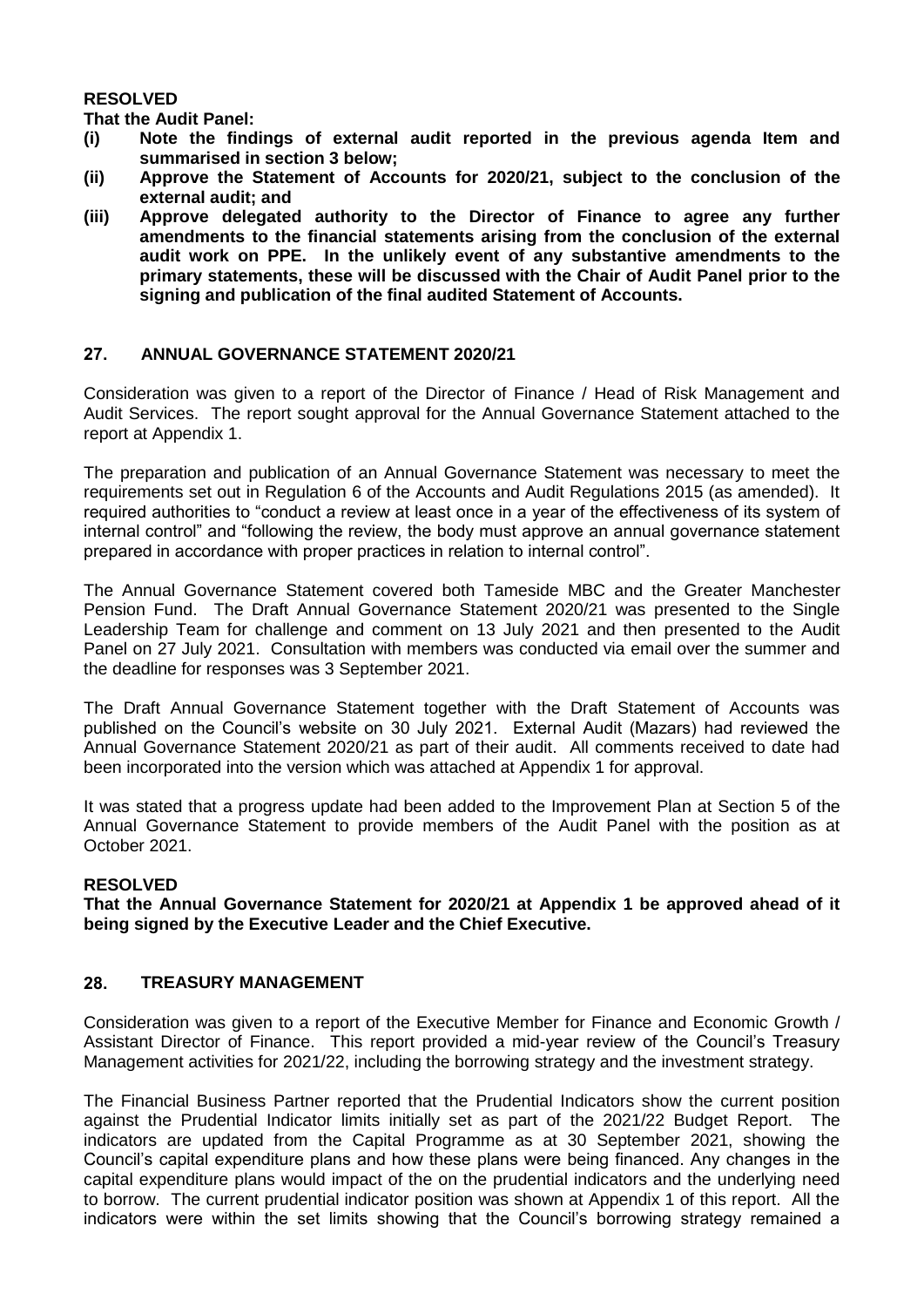prudent one.

It was explained that it was a difficult interest environment even before the Covid-19 crisis, and this along with the added uncertainty in the pandemic prompts a low risk strategy. Given this risk environment, investment returns are likely to remain low. The Council held £127.205m of investments as at 30 September 2021, with an investment portfolio yield to date of 0.30% against LIBID of -0.08%. At 31 March 2021 the portfolio consisted of £94.260m of investments. The movement was largely in relation to grants received early in the year.

## **RESOLVED**

#### **That the reported treasury activity and performance be noted.**

## **29. EXTERNAL AUDIT APPOINTMENT UPDATE 2023/24**

Consideration was given to a report of the Director of Finance / Assistant Director of Finance. The report set out proposals for appointing the Council's external auditor for the five-year period from 2023/24.

The Local Audit and Accountability Act 2014 (the Act) at Section 7 stated that a "relevant authority must appoint a local auditor to audit its accounts for a financial year not later than 31 December in the preceding financial year." The current auditor appointment arrangements cover the period up to and including the audit of the 2022/23 accounts. In 2017, the Council opted into the 'appointing person' national auditor appointment arrangements established by Public Sector Audit Appointments (PSAA) for the period covering the accounts for 2018/19 to 2022/23.

PSAA was now undertaking a procurement for the next appointing period, covering audits for 2023/24 to 2027/28. During Autumn 2021, all local government bodies need to make decisions about their external audit arrangements for accounting periods from 2023/24. The closing date to opt in to the PSAA arrangement was 11 March 2022. This enabled procurement and award of contracts by the statutory deadline of 31 December 2022.

This report sets out the options open to the Council and the basis of officers' recommendation to the Audit Panel to opt into the national arrangement with PSAA. The options set out in the report were as follows:

- 1. Option 1: Make a stand-alone appointment as Tameside Council
- 2. Option 2: Establish local joint procurement arrangements
- 3. Option 3: Opt in to Public Sector Auditor Arrangements

The report recommended option 3 in the report, It was stated that PSAA was the option selected in 2017. It was explained that given challenges and capacity in the market and the need to maintain a high quality of external audit provision, there was a strong case that this option would produce better outcomes and will be less burdensome for the Council, compared to procurement undertaken locally.

It was reported that the PSAA route was adopted by 484 of 494 bodies in the previous exercise. Feedback from across Greater Manchester and North West authorities was that they would be adopting this same approach in 2022.

#### **RESOLVED**

**That the Audit Panel support the preferred option; to opt into the sector-led option through Public Sector Auditor Appointments (PSAA) for the appointment of external auditors to principal local government and police bodies for five financial years from 1 April 2023.**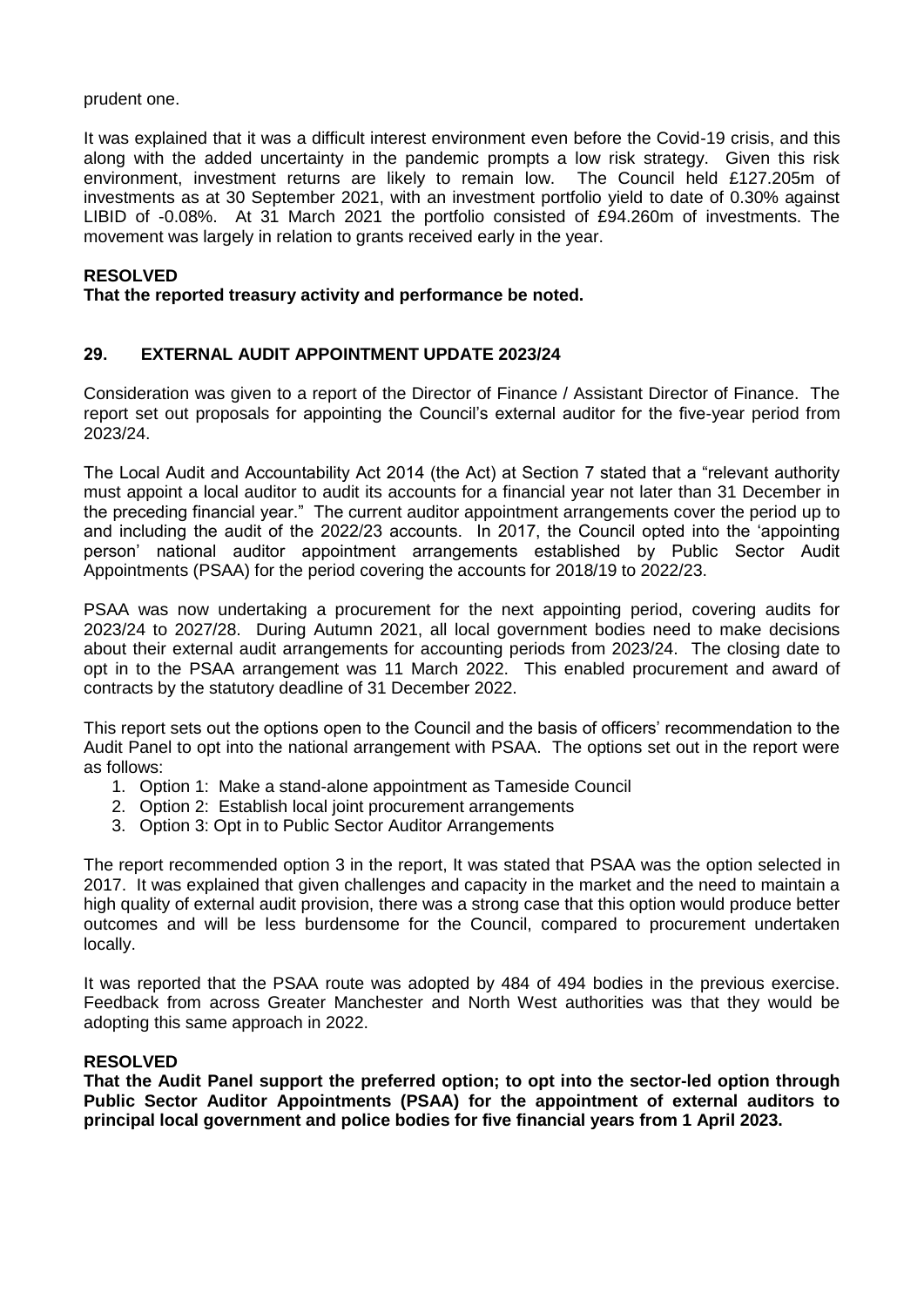## **30. NATIONAL ANTI FRAUD NETWORK (NAFN) DATA AND INTELLIGENCE SERVICES**

Consideration was given to a report of the Director of Finance / Head of Risk Management and Audit Services. The report provided members with an update on services provided by NAFN and planned future developments.

The Head of Risk Management Audit Services set out the history of the NAFN and explained that its mission and purpose was:

- To be the most effective and efficient point of contact through which members could acquire data, intelligence and knowledge to support their investigations, protecting the public purse and safeguarding the community.
- The quality of products, professional services and legal compliance would be assured and provided by a team of trained and accredited officers.
- To support members and gain their trust through communication, collaboration, innovation and continuous improvement.

Members were advised that there was no financial implication for Tameside as the NAFN was selffinancing and fully funded by membership fees and external funding. Furthermore, a reserve of £500,000 was maintained to cover any redundancy costs or wind-up costs should the services of NAFN be no longer supported by member local authorities, private registered providers (housing associations) and other public sector bodies.

It was stated that since 2006 the management of NAFN had been entrusted to an Executive Board of officers appointed at each Annual General Meeting. The Executive Board consisted of at least 8 and not more than 12 representatives. The Host Authority had automatic entitlement to determine their representative on the Executive Board and this representative had full voting rights. Since 2010 the NAFN Executive Board had been chaired by Tameside's Head of Risk Management and Audit Services. The current members of the Executive Board were set out in the report.

The report detailed the key risks for the Council in hosting NAFN and the mitigations, which were already in place.

## **RESOLVED**

**That the report be noted.**

## **31. RISK MANAGEMENT AND AUDIT SERVICES 2021/22 Q2 PROGRESS REPORT**

Consideration was given to a report of the Head of Risk Management and Audit Services. The report advised Members of the Risk Management and Audit Service to Quarter 2 of 2021/22 and to comment on the results.

It was reported that the Audit Plan approved on 16 March 2021 covered the period April 2021 to March 2022 and totalled 1,666 Days. This was made up of 1,272 days on planned audits and 393 days on reactive counter fraud work/investigations.

The Audit Plan had now been reviewed to reflect the half year position and to reassess the resources available for Quarters 3 and 4 to ensure the plan reflects a realistic position. The Revised Plan for 2021/22 detailed in the report totalled 1,584 days, made up of 1,166 planned work and 418 days on reactive counter fraud work/investigations. In terms of planned days, this was an overall reduction of 107 days.

During the first half of the year, six Final Reports were issued in relation to systems and risk based audits. In addition to the Final Reports issued above, eleven Draft Reports had been issued for management review and responses and these would be reported to the Panel in due course.